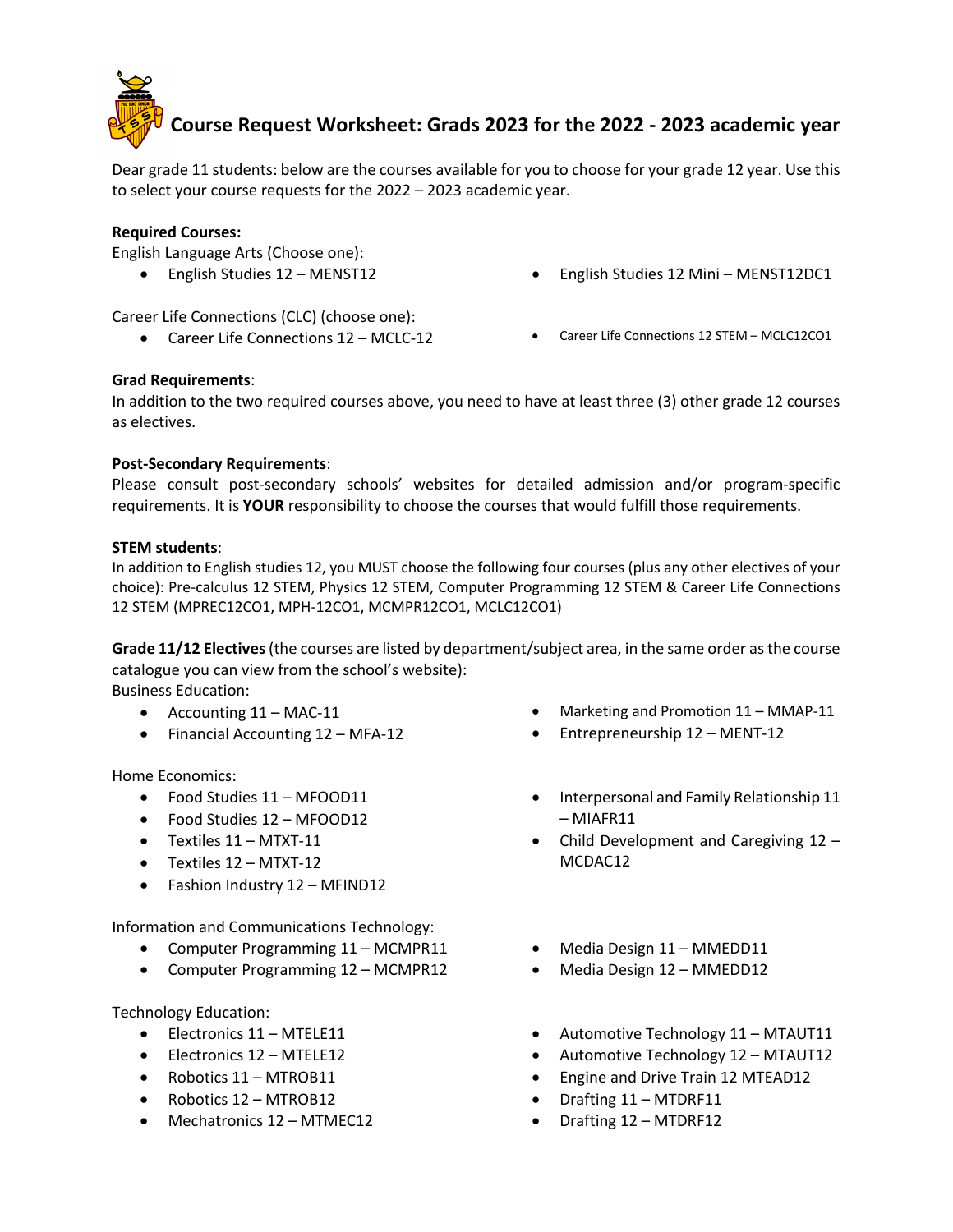- Engineering 11 MENR-11
- Engineering 12 MENR-12
- Woodwork 11 MWWK-11

Arts Education (Drama):

- Drama 11 MDRM-11
- Drama 12 MDRM-12
- Directing & Script Development 12 MDRDS12
- Theatre Production 11 MDRTP11

Arts Education (Music):

- Choir 11 MMUCH11
- Choir 12 MMUCH12
- Beginner Band 11 MIMCB11--1
- Beginner Band 12 MIMCB12--1
- Concert Band 11 MIMCB11

Arts Education (Visual Arts):

- Art Studio 11 MVAD-11
- Art Studio 12 MVAD-12

Arts Education (Film and Media Arts):

- Media Arts 11 (Film Studies) MVAMT11
- Media Arts 12 (Film Studies) MVAMT12
- Animation 11 MVAGA11
- Animation 12 MVAGA12

English Language Arts (Elective course NOT a grad requirement):

• Creative Writing 12 – MCTWR12

Mathematics:

- Pre-calculus 11 MPREC11
- Workplace Math 11 MWPM-11
- Pre-calculus 12 MPREC12

Physical and Health Education:

- Games & Sports 11 YLRA-1A
- Games & Sports 12 YLRA-2G
- Athlete Development 11 Basketball YLRA-1C
- Athlete Development 12: Volleyball YLA-2F

Science:

- Science for Citizens 11 MSCCT11
- Life Sciences 11 MLFSC11
- Chemistry  $11 MCH-11$
- Physics 11 MPH-11
- Anatomy and Physiology 12 MATPH12
- Woodwork 12 MWWK-12
- Furniture and Cabinetry 12 MTFAC12
- Theatre Production 12 MDRTP12
- Theatre Company 11 MDRTC11
- Theatre Company 12 MDRTC12
- BA Theatre Criticism 12 YVPA-2P
- Concert Band 12 MIMCB12
- Piano/Keyboard 11 MMUCM-11
- Piano/Keyboard 12 MMUCM-12
- $\bullet$  Guitar 11 MIMG-11
- Guitar 12 MIMG-12
- Photography 11 MVAPH11
- Photography 12 MVAPH12
- Drama: Film and Television 11 MDFT-11
- Drama: Film and Television 12 MDFT-12
- Annual Production 11 YCCT-1C
- Annual Production 12 YCCT-2C
- Calculus 12 MCALC12
- AP Calculus AB ACAL-12
- Fitness and Conditioning 11 MFTCD11
- Fitness and Conditioning 12 MFTCD12
- Outdoor Education 11 MODED11
- Outdoor Education 12 MODED12
- Chemistry  $12 MCH-12$
- Physics 12 MPH-12
- AP Biology ABIO-12
- AP Physics C APHH-12